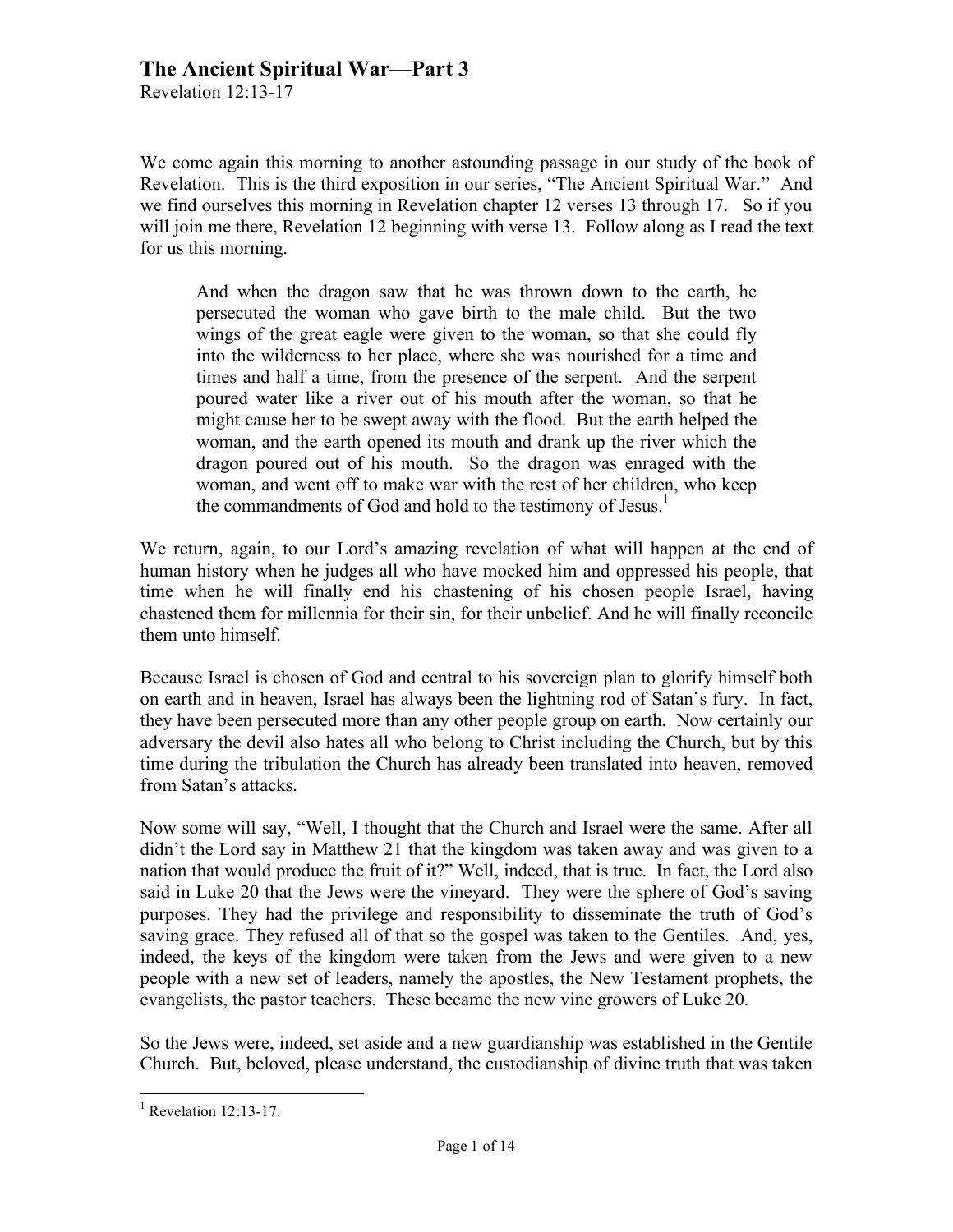Revelation 12:13-17

away from the Jews because of their rejection, has only been *temporarily* transferred to the Gentile church. This is not something that is permanent. Israel was temporarily displaced. It was not permanently replaced. God is not finished with Israel. Scripture abounds with that fact unless you somehow deny the normal meaning of Scripture. Certainly Romans 11 helps us understand this as well as the text before us today.

Now before we look at the text closely I want to give you the big picture because I find that from some of you—and certainly from different ones in our listening audience around the world through the internet—that there can be confusion in terms of the overall plan that is occurring here. The context for this amazing scenario of which I have just read in verses 13 through 17 is in the middle of the tribulation. That is the time that is also known as Daniel's  $70<sup>th</sup>$  week. You will remember in Daniel nine and verse 24 we read, "Seventy weeks," or, in other words, 70 sevens, or 490 years, "Seventy weeks have been decreed for your people and your holy city, to finish the transgression, to make an end of sin, to make atonement for iniquity, to bring in everlasting righteousness, to seal up vision and prophecy and to anoint the most holy place,"<sup>2</sup> which is a reference to the millennial temple.

The prophecy there goes on to describe important events that transpired during the first 69 weeks of those judgments or 483 years, 483 years of judgments that were ultimately completed at the destruction of Jerusalem in AD 70 by the Romans. But, there are seven more years left, one more week of years yet to come. This will begin—according to Daniel 9:27—when the antichrist will sign a peace and protection covenant with Israel. We read of this from the prophet Daniel in verse 27 of chapter nine. "And he will make a firm covenant with the many for one week,"<sup>3</sup> referring to the antichrist with Israel. "But in the middle of the week..."<sup>4</sup> In other words, in the middle of the tribulation, "He will put a stop to sacrifice and grain offering; and on the wing of abominations will come one who makes desolate, even until a complete destruction, one that is decreed, is poured out on the one who makes desolate." 5

Now, our text this morning describes the events of what will happen in the career of Satan during this time, after he has been permanently expelled from heaven, cast from heaven down to earth as we studied last week. And because of his humiliating defeat and because he knows that his time is short according to verse 12 of chapter 12, he will be absolutely apoplectic with rage, and he will vent his spleen on Israel whom God will supernaturally protect and ultimately reconcile unto himself and finally establish them in their land in their long anticipated kingdom.

I wish to give you some further context for the text that we have before us to hopefully make it come alive for you.

5 Ibid.

 $\frac{1}{2}$  $<sup>2</sup>$  Daniel 9:24.</sup>

<sup>3</sup> Daniel 9:27.

<sup>4</sup> Ibid.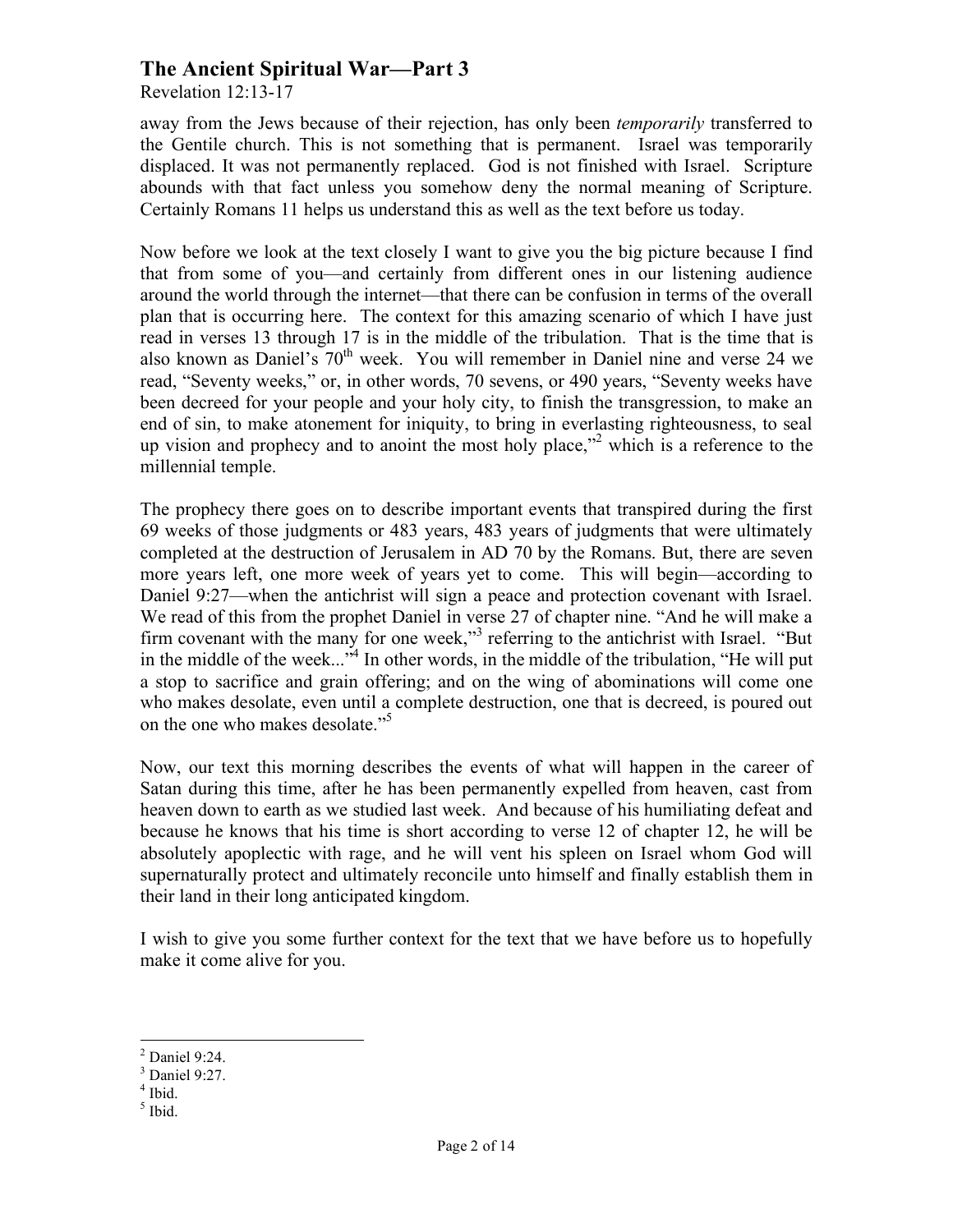Revelation 12:13-17

Before the Lord returns to establish his millennial kingdom he promised to restore his covenant people Israel to their land in unbelief and then restore them unto himself in belief. We see this illustrated, for example, in Ezekiel chapter 37. Remember, there is the dramatic prophecy there of a valley of dry bones that will come to life. And in that text there is the illustration of this two phase restoration.

First the dry bones, which are symbolic of a dead nation, are scattered randomly, bleached for thousands of years over many sunny days. And then suddenly in verse seven of Ezekiel 37 we read:

There was a noise, and behold, a rattling; and the bones came together, bone to its bone. And I looked, and behold, sinews were on them, and flesh grew, and skin covered them; but there was no breath in them.<sup>6</sup>

Well, later in verses 11 and 12 the prophecy is interpreted and explained. There we read that though their hope had perished and they feel as if though they have been completely cut off, God says, "I will bring you into the land of Israel."<sup>7</sup> So, beloved, this prophecy depicts Israel's physical restoration to the land though she remains lifeless in terms of her spiritual condition.

I am utterly awestruck to realize that in my lifetime I have been able to witness the beginnings of this. Literally out of the ash heap of the Nazi holocaust, the dry bones of millions of Jews have suddenly moved and returned to their land, a land that for millennia had been abandoned and neglected, a barren land. In some places it was nothing more than a huge swamp that was infested with mosquitoes that carried malaria. But they have returned as predicted and they have utterly transformed that land, agriculturally, economically, militarily, even architecturally. You wouldn't even dream that that is the same place that it was a number of years ago. We have artist renderings and even some pictures of it.

But even though they have returned physically, they have not returned to life spiritually. Indeed, back to Ezekiel he said in verse eight, "And I looked, and behold, sinews were on them, and flesh grew and skin covered them; *but there was no breath in them*."<sup>8</sup> But then suddenly something amazing happens. In verse nine we read, "Then He said to me, 'Prophesy to the breath, prophesy, son of man, and say to the breath, "Thus says the Lord GOD, 'Come from the four winds, O breath, and breathe on these slain, that they come to life."<sup>9</sup> Now this is indicative of the Holy Spirit. We read of that, for example, in John 3:8 where the Lord said of him that, "The wind blows where it wishes and you hear the sound of it, but do not know where it comes from and where it is going; so is everyone who is born of the Spirit."<sup>10</sup>

 <sup>6</sup>  $6$  Ezekiel 37:7-8.

Ezekiel 37:12.

<sup>8</sup> Ezekiel 37:8.

 $9$  Ezekiel 37:9.

 $10$  John 3:8.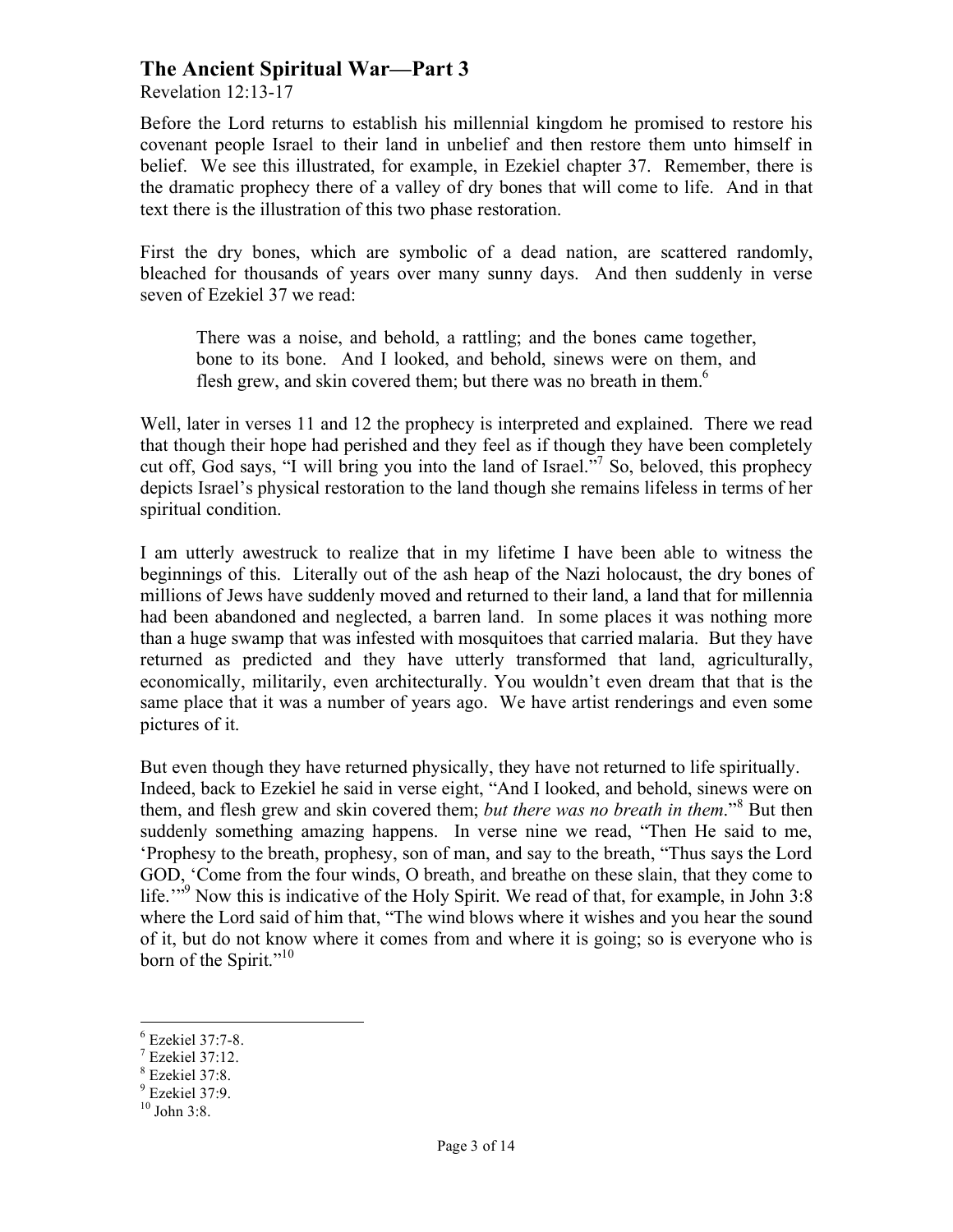Revelation 12:13-17

And then the prophet Ezekiel goes on to say, "So I prophesied as He commanded me, and the breath came into them, and they came to life and stood on their feet, an exceedingly great army."<sup>11</sup> Then the Spirit of God interprets this for us in verse 14 of Ezekiel 37 and he says, "'I will put My Spirit within you and you will come to life, and I will place you on your own land. Then you will know that I, the LORD, have spoken and done it,' declares the Lord."12 And the text goes on to describe more of their spiritual life. And in verse 23 we read, "They will be My people, and I will be their God."<sup>13</sup>

Now, beloved, this two stage restoration is described in numerous other Old Testament passages. But keep in mind, first there will be a restoration to their land in unbelief and then there will be a restoration to their Lord, the Messiah, in belief. And we are watching the physical restoration today in our lifetime as the Jews return to Israel. But we still await their spiritual restoration.

I wish I could take you all to Israel. I hope to go back soon. Once you get through customs at the Ben Gurion International Airport there in Tel Aviv, you will pass through a beautiful exit area where up on the wall in front of you is a very large and colorful tapestry that welcomes you into the land of Israel. And on that tapestry there is a picture of thousands of people coming from various directions, going into the gates of Jerusalem. And in Hebrew there is written there on that tapestry the prophetic words of Jeremiah in chapter 31 and verse 17 pertaining to the ingathering of the exiles. And it reads, "'So there is hope for your future," declares the LORD, 'Your children will return to their own  $land.$ <sup>">14</sup>}

I remember when I saw that I was fascinated with it, but I thought, I only wish they could have gone further in Jeremiah's prophecy in verse 31 where he says:

"Behold, days are coming," declares the LORD, "when I will make a new covenant with the house of Israel and with the house of Judah, not like the covenant which I made with their fathers in the day I took them by the hand to bring them out of the land of Egypt, My covenant which they broke, although I was a husband to them," declares the LORD. "But this is the covenant which I will make with the house of Israel after those days," declares the LORD, "I will put My law within them and on their heart I will write it; and I will be their God, and they shall be My people.<sup>15</sup>

Be sure, dear friends, this will happen when the Lord returns. So many texts make this clear, that time when all Israel will be saved as Paul tells us in Romans 11:26:

<sup>&</sup>lt;sup>11</sup> Ezekiel 37:10.<br><sup>12</sup> Ezekiel 37:14.

<sup>13</sup> Ezekiel 37:23.

 $14 \overline{\text{Jeremiah}} 31:17.$ 

<sup>15</sup> Jeremiah 31:31-33.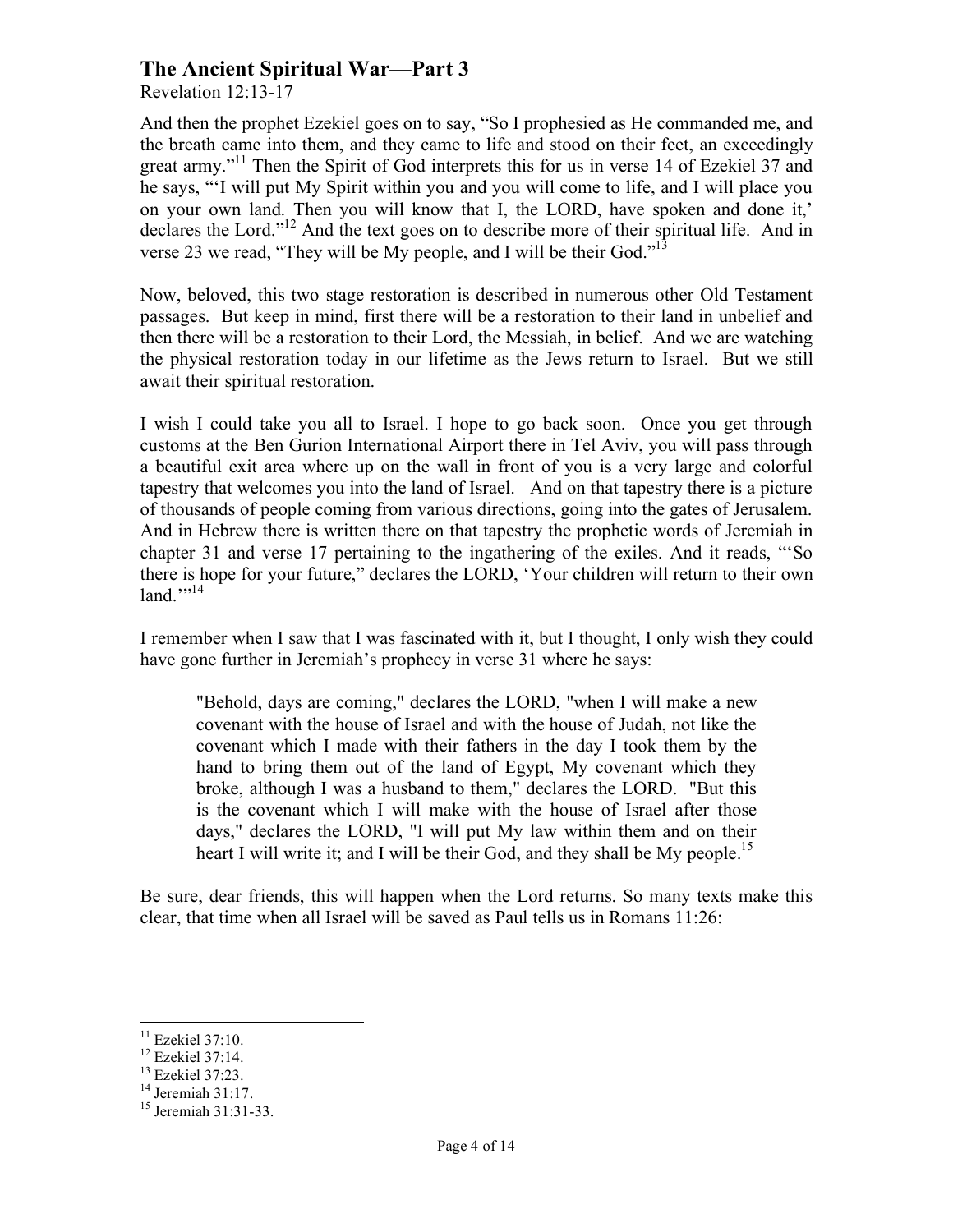Revelation 12:13-17

#### THE DELIVERER WILL COME FROM ZION, HE WILL REMOVE UNGODLINESS FROM JACOB. THIS IS MY COVENANT WITH THEM, WHEN I TAKE AWAY THEIR SINS.<sup>16</sup>

Beloved, this will be the time when all the blessed promises of the Abrahamic, the Davidic and the New Covenants find their confluence in the millennial kingdom that will be ruled by the Messiah, the Lord Jesus Christ.

Now, some more context here before we get to our text. I believe the next event on the prophetic calendar is the snatching away of the Church, sometimes called the rapture of the Church. Sometime after the rapture of the Church and before the antichrist signs this covenant I believe the Gog and Magog war of Ezekiel 38 and 39 will take place. I made my case for this position in my exposition of the first seal when we studied Revelation six verses one and two. And I might also add there are many others that would share this position.

Now with the world in chaos after the disappearance of millions of Christians and the United States in no military position to be able to protect Israel, a Russian-Arab coalition will launch a massive strike against Israel, the prophet tells us. And we know that God will miraculously defend Israel against these invaders and will utterly destroy them in a humiliating defeat. The entire world will be dismayed. And, certainly, the Islamic world will be stunned because most of these will be Islamic forces.

At that time they will be forced to admit what they have denied for centuries and that is that the God of Israel is the one true God and their God that they call Allah is a figment of their imagination, a deception from Satan himself. It will take seven years, the prophet tells us, just to burn the weaponry, and seven months to bury the dead in order to cleanse the land. And all of the nations of the world will suddenly view Israel as a power to be reckoned with.

After describing that supernatural defeat of the Russian-Arab alliance God speaks through the prophet Ezekiel and he says this in Ezekiel 38 verse 23, "I will magnify Myself, sanctify Myself, and make Myself known in the sight of many nations; and they will know that I am the LORD."<sup>17</sup> And in chapter 39 verse seven he says, "My holy name I will make known in the midst of My people Israel; and I will not let My holy name be profaned anymore. And the nations will know that I am the LORD, the Holy One in Israel."<sup>18</sup>

Indeed, beloved, they will know, as many know today, who the true God is, but they will not bow. They will continue to suppress the truth in unrighteousness. And after this defeat the Arab Muslim world will be powerless to prevent Israel from destroying their sacred Dome of the Rock on the temple mount of Jerusalem and replacing it with a Jewish temple, which the orthodox Jews will erroneously believe to be the millennial

<sup>&</sup>lt;sup>16</sup> Romans 11:26-27.<br><sup>17</sup> Ezekiel 38:23.

<sup>18</sup> Ezekiel 39:7.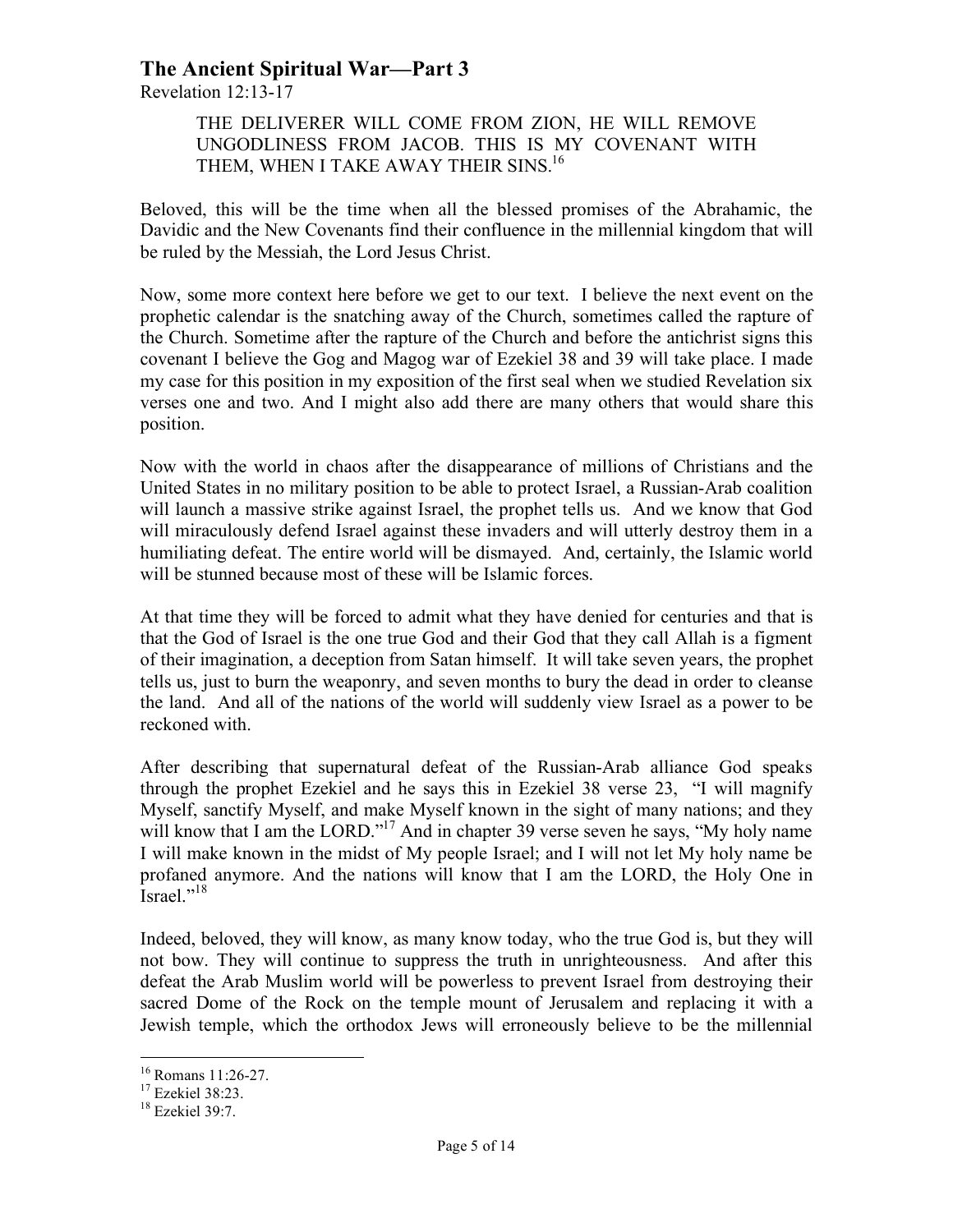Revelation 12:13-17

temple in fulfillment of Ezekiel's detailed description and promise in Ezekiel 40 and following.

Israel's new found power, combined with the economic and political and religious upheavals in the world will then be the perfect storm out of which the antichrist will arise. As Satan's ape, the antichrist, representing a European confederacy, which is rapidly becoming an Islamic confederacy, will see the need to ally himself with Israel. So he will negotiate a peace covenant with them.

It is fascinating as you think about it. For the first time in modern history Israel will actually go to an international negotiating table and not have to give up something and instead they will actually receive something. The signing of this covenant will then trigger the tribulation. It will set it into motion. And in the first half of the tribulation as we have studied, Israel will experience a false or temporary peace that antichrist will help negotiate and help cause to occur. But that will be the calm before the storm. And during that time God, of course, will be pouring out his wrath upon an unbelieving world resulting in millions of casualties both of unrepentant Jews and Gentiles. And, by the middle of the tribulation Satan will be cast out of heaven as we studied last week. And, again, enraged by his humiliating treatment and knowing that his time is short to be able to prevent the establishment of the messianic kingdom upon the earth, that he is now allowed to rule, and also being furious with the testimony of the 144,000 and the indestructible two witnesses, he will then influence the antichrist to invade Jerusalem.

We read of this, for example, in Daniel 11 beginning in verse 44:

He will go forth with great wrath to destroy and annihilate many. He will pitch the tents of his royal pavilion between the seas and the beautiful Holy Mountain.<sup>19</sup>

That is, between the Mediterranean and the Dead Sea. As Daniel prophesied in 9:27 and as the Lord prophesied in his Olivet Discourse in Matthew 24:15 as well as the apostle Paul in 2 Thessalonians 2:4, the antichrist will then invade the temple mount. He will put an end to sacrifice. He will put an end to the worship and he will seat himself in the holy of holies and display himself as being God. That is what is called the abomination of desolation.

The temple land at that point will be ritually defiled and many Jews will flee into the wilderness where God will protect them and nourish them as we will learn more today. That will be the time, according to Daniel 12 and verse one, quote, "Now at that time Michael, the great prince who stands guard over the sons of your people, will arise. And there will be a time of distress such as never occurred since there was a nation until that time; and at that time your people, everyone who is found written in the book, will be rescued." 20

<sup>&</sup>lt;sup>19</sup> Daniel 11:44-45.<br><sup>20</sup> Daniel 12:1.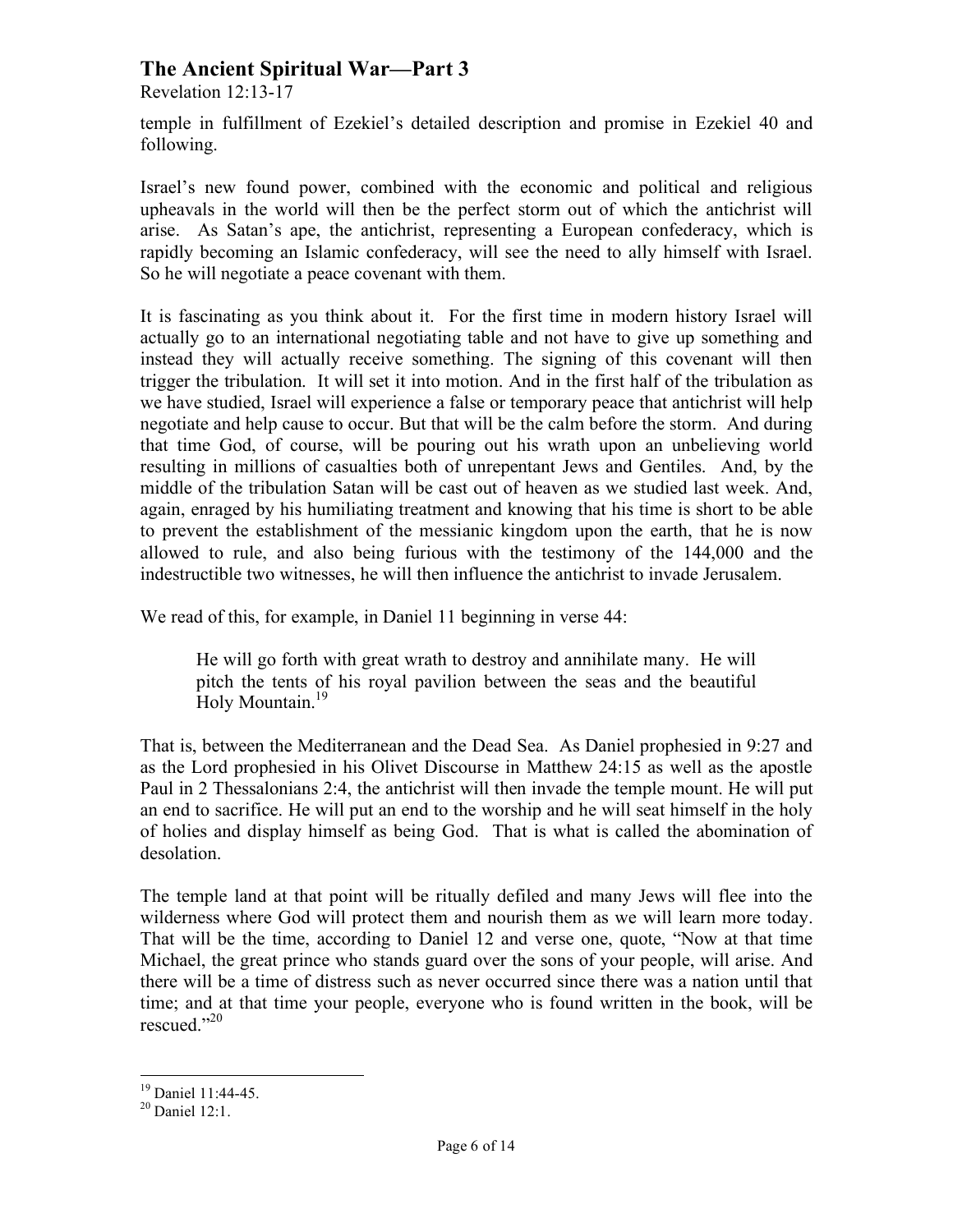Revelation 12:13-17

Daniel goes on in verse five and following and says:

Then I, Daniel, looked and behold, two others were standing, one on this bank of the river and the other on that bank of the river. And one said to the man dressed in linen, who was above the waters of the river, "How long will it be until the end of these wonders?"

I heard the man dressed in linen, who was above the waters of the river, as he raised his right hand and his left toward heaven, and swore by Him who lives forever that it would be for a time, times, and half a time.<sup>21</sup>

That is three and a half years.

And as soon as they finish shattering the power of the holy people, all these events will be completed. As for me, I heard but could not understand; so I said, "My lord, what will be the outcome of these events?"

He said, "Go your way, Daniel, for these words are concealed and sealed up until the end time. "Many will be purged, purified and refined, but the wicked will act wickedly; and none of the wicked will understand, but those who have insight will understand. From the time that the regular sacrifice is abolished and the abomination of desolation is set up, there will be 1,290 days."<sup>22</sup>

Once again, the last half of the tribulation.

Well, all of this will be set into motion when Satan is thrown down out of heaven which leads us to our text this morning. I have divided it into three simple sections. We will see, first, *the dragon's pursuit*, secondly *the woman's flight* and, finally, the *dragon's redirected animosity.*

First, *the dragon's pursuit*, verse 13. "And when the dragon saw that he was thrown down to the earth, he persecuted the woman who gave birth to the male child."<sup>23</sup>

"Persecuted" translates a Greek word meaning "to chase" or "to hunt" or "to pursue with the intent to do violence." And here Satan is depicted as a dragon-monster chasing the woman who, as we know is Israel, the one who gave birth to the male child, the Lord Jesus Christ.

This is consistent with other Old Testament prophecies, especially Daniel's prophecy of which the Lord referred to in his Olivet Discourse in Matthew 24 regarding this time. Remember Jesus said, quote:

<sup>&</sup>lt;sup>21</sup> Daniel 12:5-7.<br><sup>22</sup> Daniel 12:7-12.<br><sup>23</sup> Revelation 12:13.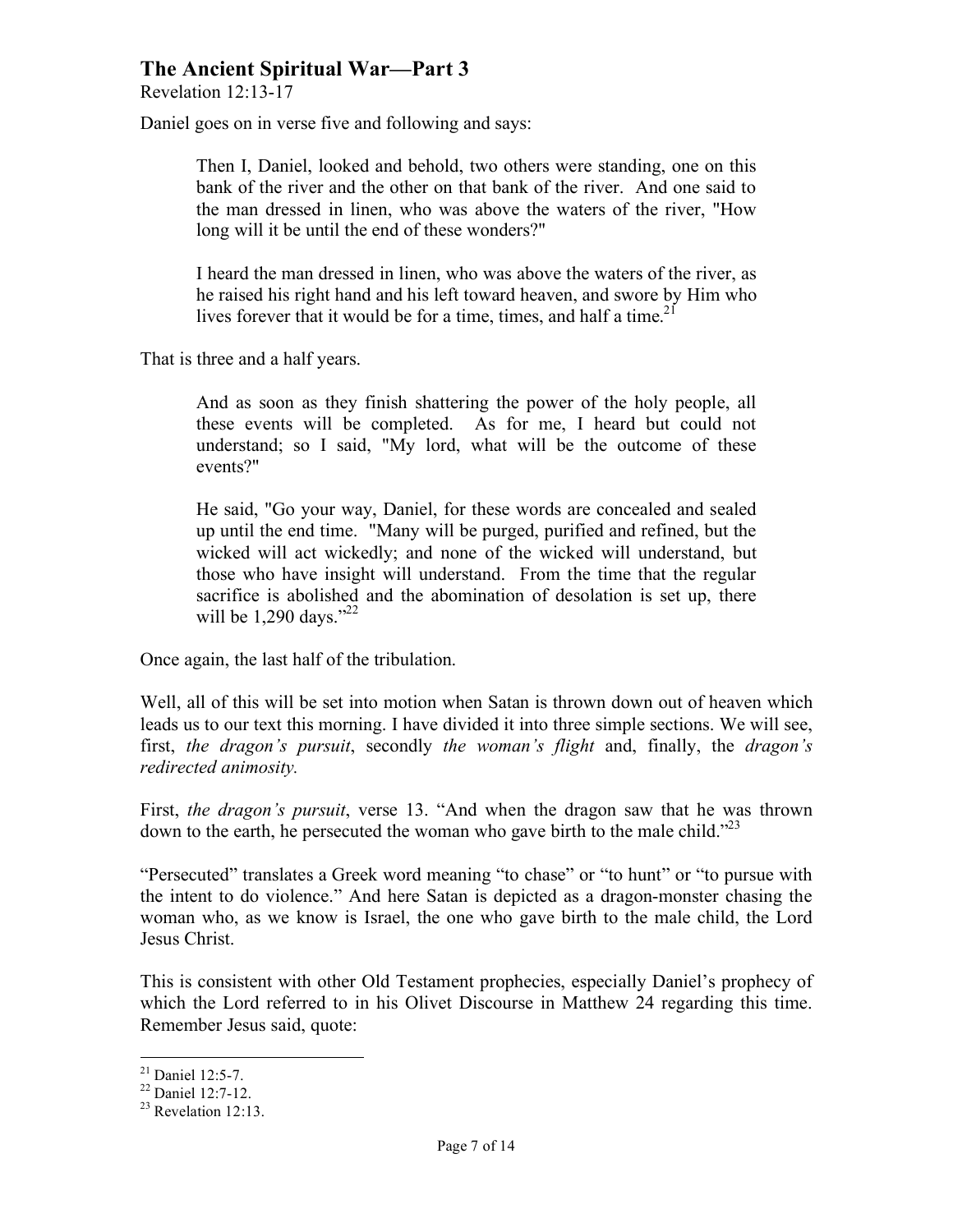Revelation 12:13-17

Therefore when you see the ABOMINATION OF DESOLATION which was spoken of through Daniel the prophet, standing in the holy place (let the reader understand), then those who are in Judea must flee to the mountains.<sup>24</sup>

Let me pause there for a moment. This is the region to the east of Jerusalem, the wilderness mountain region. In fact, in Daniel 11:41 we read more of this. He says, "But these will be rescued out of his hand: Edom, Moab and the foremost of the sons of Ammon."<sup>25</sup> That describes the people groups that lived in this region. This will be the area where the Jews will flee to when the antichrist comes in. The Lord went on to say in Matthew 24:

Whoever is on the housetop must not go down to get the things out that are in his house. Whoever is in the field must not turn back to get his cloak. But woe to those who are pregnant and to those who are nursing babies in those days! But pray that your flight will not be in the winter, or on a Sabbath.<sup>26</sup>

Let me pause there. Travel is virtually shut down in Israel on the Sabbath, on Shabbat, and, therefore, what the Lord is referring to here is that those that would violate the law and travel on the sabbath would encounter the fury of the legalistic Jews who would try to impede their travel. The Lord goes on to say of this time:

For then there will be a great tribulation, such as has not occurred since the beginning of the world until now, nor ever will. Unless those days had been cut short, no life would have been saved; but for the sake of the elect those days will be cut short. $27$ 

This scene the Lord describes is one of a surprise attack. You see, Israel will not be expecting her ally, the antichrist, to turn against them. Remember, he has promised peace and safety. Unlike any other city in the world Jerusalem has already been besieged 27 times. This will make number 28. This will be the final season of judgment upon God's stubborn and stiff necked people. And during this siege of Jerusalem the Lord of hosts, we know, we will strengthen some of the Jewish soldiers that will fight against the antichrist. We read this in Zechariah 12:5-9 and Micah four verses 11 through chapter five and verses one. And, according to Zechariah's prophecy in Zechariah 14:2, the antichrist will only be able to recapture one half of the city. This will probably be the eastern section of the city since we know later when the Lord returns, according to Zechariah 14:4, the Mount of Olives is going to split in two and each side of the mountain will move north and south and, thus, this will allow an east west escape route for his remnant across the Kidron Valley right through the middle of the Mount of Olives

<sup>&</sup>lt;sup>24</sup> Matthew 24:15-16.<br><sup>25</sup> Daniel 11:41.<br><sup>26</sup> Matthew 24:17-20.<br><sup>27</sup> Matthew 24:21-22.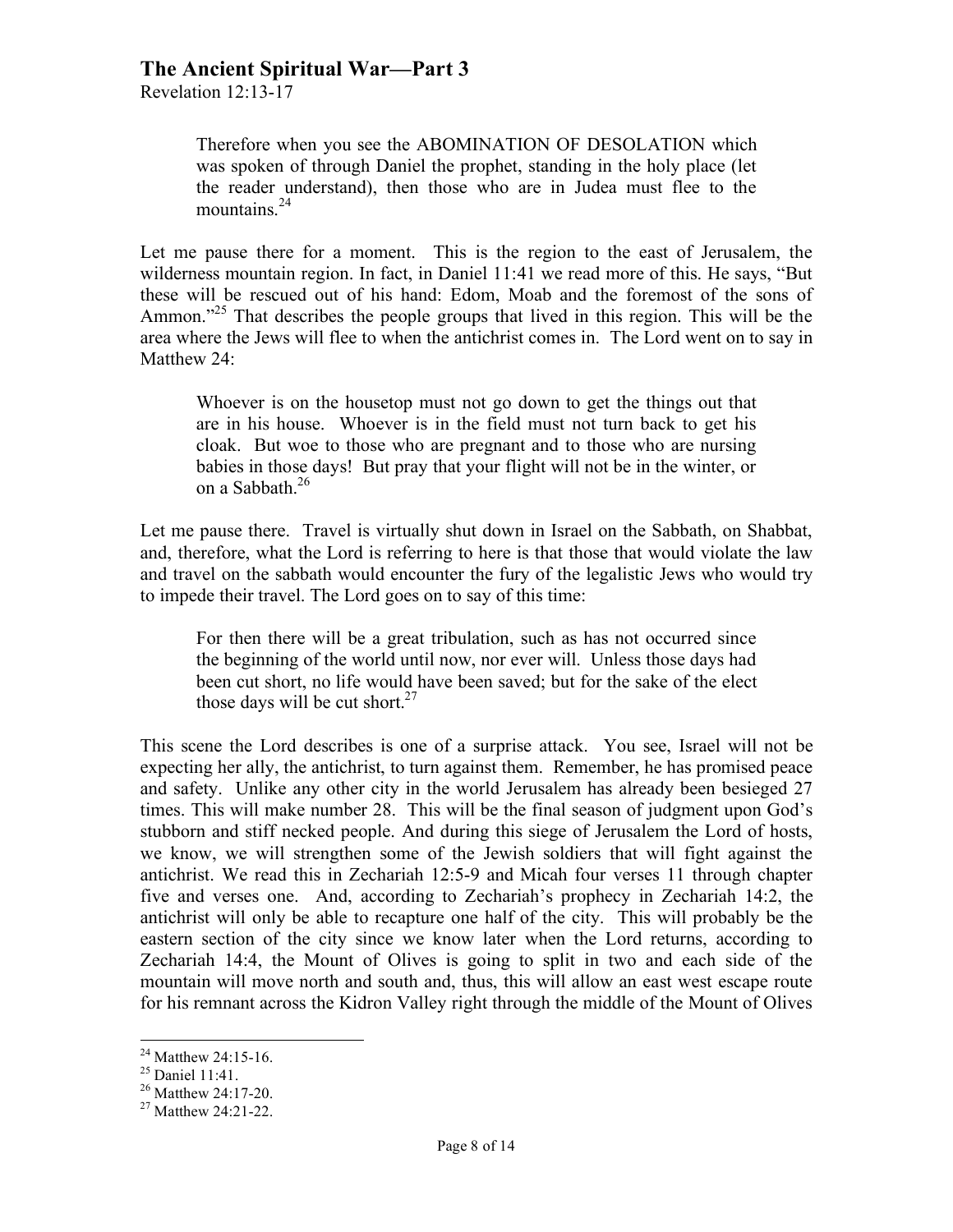Revelation 12:13-17

where they can join the others in the Judean wilderness that fled earlier from the wrath of the antichrist.

As a footnote, the word split referring to the Mount of Olives that will split, translates the Hebrew word *baqa* (baw-kah') and it is the same verb that was used at another great split in Old Testament history, another split that allowed safe passageway for God's people to flee from a pursuing army. And that was when God split the Red Sea in Exodus 14.

In some future day the Jews will read these texts. They may even listen to this exposition as well as many other ministers of the Word and they will understand exactly what the God of Israel is going to do. Keep in mind that the Pharaoh was the *type* of the antichrist and the antichrist is the *antitype*. And even as God blocked the pursuit of those Egyptians at the Red Sea, once again he will block the pursuit of the armies of the antichrist. In fact, as we study the prophetic Word we understand that the armies will be prevented from fleeing north and south leaving them utterly vulnerable in the Kidron Valley, which is also known as the Valley of Jehoshaphat which means, "God will judge." And there, indeed, he will judge those armies and utterly destroy them.

So here in verse 13 we see Satan pursuing Israel through the antichrist. And in verse 14, "But the two wings of the great eagle were given to the woman, so that she could fly into the wilderness to her place, where she was nourished for a time and times and half a time, from the presence of the serpent."<sup>28</sup>

This leads us to the second division of this text, *the woman's flight*. The phrase, "the two wings of the great eagle," is one that is familiar to Jewish people. John would have certainly understood very quickly what this referred to. By the way, it has nothing to do with an airplane as sometimes you hear people interject. In fact, the Ben Gurion airport is in Tel Aviv that is 30 miles west of Jerusalem and that will be the precise region where the forces of the antichrist will be encamped. Remember, as Daniel 11 says, "He will pitch the tents of his royal pavilion between the seas and the beautiful Holy Mountain,"<sup>29</sup> which is Mount Zion.

But this phrase, "the two wings of the great eagle," is in keeping, once again, with the terms and the concepts of Israel's former great deliverance that we read about in Exodus 19, their deliverance from Egypt. In Exodus 19:4 we read, "You yourselves have seen what I did to the Egyptians, and how I bore you on eagles' wings, and brought you to Myself."<sup>30</sup> Beloved, once again, the God of Israel will deliver his people in a miraculous manner.

The imagery of wings is emblematic of speed and great strength as we study other Old Testament passages. But it is most frequently used to describe divine protection. For example, in Moses' great song of deliverance after God had destroyed the Egyptian charioteers we read in Deuteronomy 32 beginning in verse nine:

<sup>&</sup>lt;sup>28</sup> Revelation 12:14.

 $29$  Daniel 11:45.

<sup>30</sup> Exodus 19:4.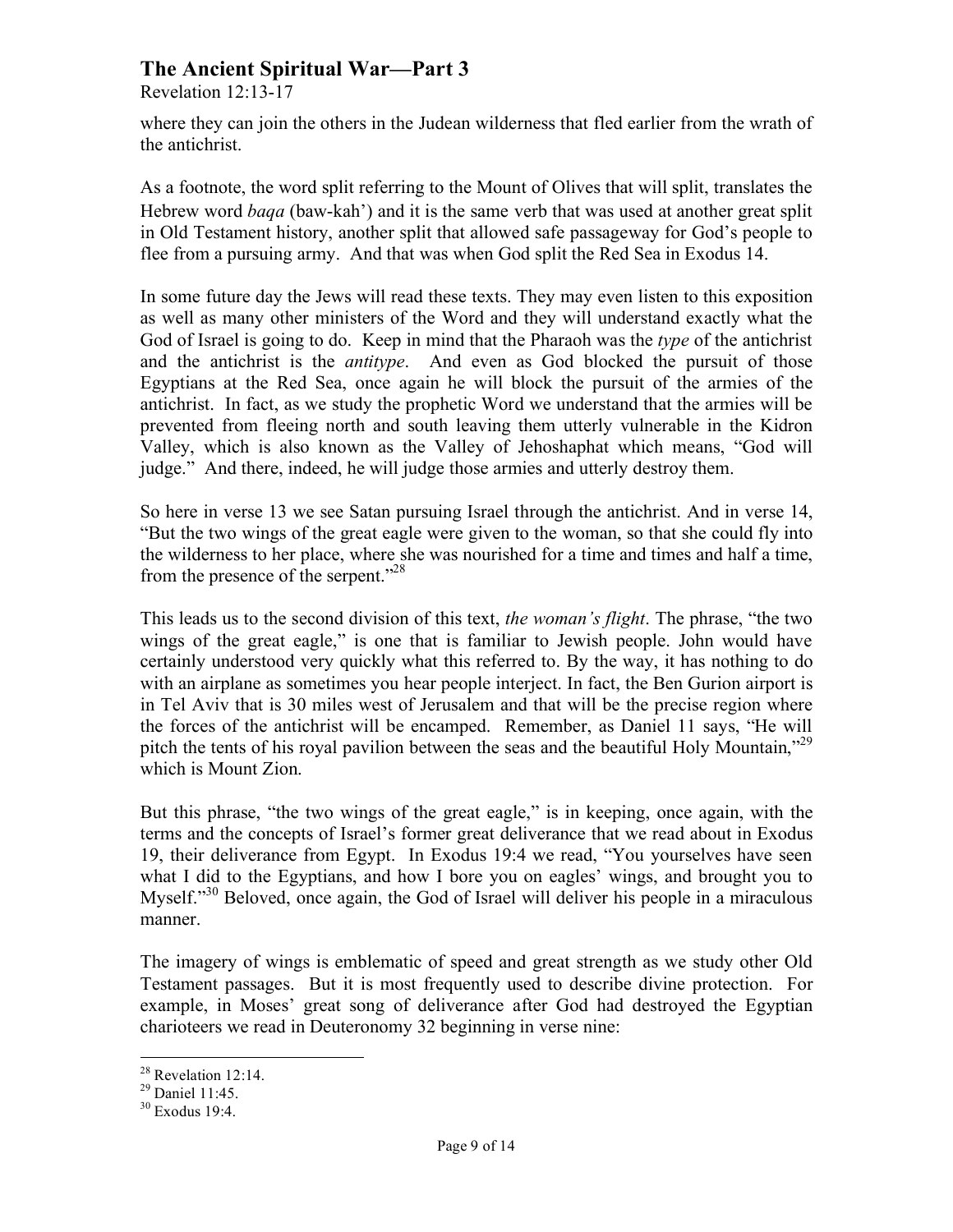Revelation 12:13-17

For the LORD'S portion is His people; Jacob is the allotment of His inheritance. He found him in a desert land, And in the howling waste of a wilderness; He encircled him, He cared for him, He guarded him as the pupil of His eye. Like an eagle that stirs up its nest, That hovers over its young, He spread His wings and caught them, He carried them on His pinions $^{31}$ 

I have to pause here. All of us who have walked with God have experienced those times where he has protected us in such a way. I think of the psalmist's words in Psalm 36:7, "How precious is Your lovingkindness, O God! And the children of men take refuge in the shadow of Your wings."<sup>32</sup> In Psalm 63:7 we read, "For You have been my help, And in the shadow of Your wings I sing for joy." 33 And many times I have rejoiced and echoed the words of the psalmist in Psalm 91 and verse four where we read, "He will cover you with His pinions, And under His wings you may seek refuge.<sup>34</sup>

Oh, dear friends, what a mighty God we serve. What a faithful God, a God full of mercy and grace who hides us in the shadow of his wings. And here, again, as we come to this text we see his omnipotent wings delivering his people from the dragon that would devour them.

Now this text does not tell us how he will do this. But clearly it will be through some miraculous intervention, even as he split the Red Sea. He will, no doubt, dispatch a division of his angelic forces under the leadership of Michael the archangel as we read earlier in Daniel 12:1. "Now at that time Michael, the great prince who stands guard over the sons of your people, will arise."35 But notice in verse 14, "But the two wings of the great eagle were given to the woman, so that she could fly into the wilderness to her place, where she was nourished for a time and times and half a time, from the presence of the serpent."<sup>36</sup>

So here we can understand that many of the Israeli remnant will be supernaturally transported into some region of the wilderness mountains east of Jerusalem. If you wanted to know what that looks like, just look at the news the next time they show pictures of eastern Pakistan and western Afghanistan. It looks very similar to that. That is why it is so difficult for our soldiers to get in there to do anything. There the Lord will once again care for his people, nourishing, which literally means feeding them. Perhaps he will use manna once again. Perhaps he will feed them quail. We do not know. That is what he did 3400 years ago when they were in the wilderness in their wanderings there.

 $31 \text{ Deuteronomy } 32:9-11.$ <br> $32 \text{ Psalm } 36:7.$ 

<sup>33</sup> Psalm 63:7.

<sup>34</sup> Psalm 91:4.

<sup>35</sup> Daniel 12:1.

<sup>&</sup>lt;sup>36</sup> Revelation 12:14.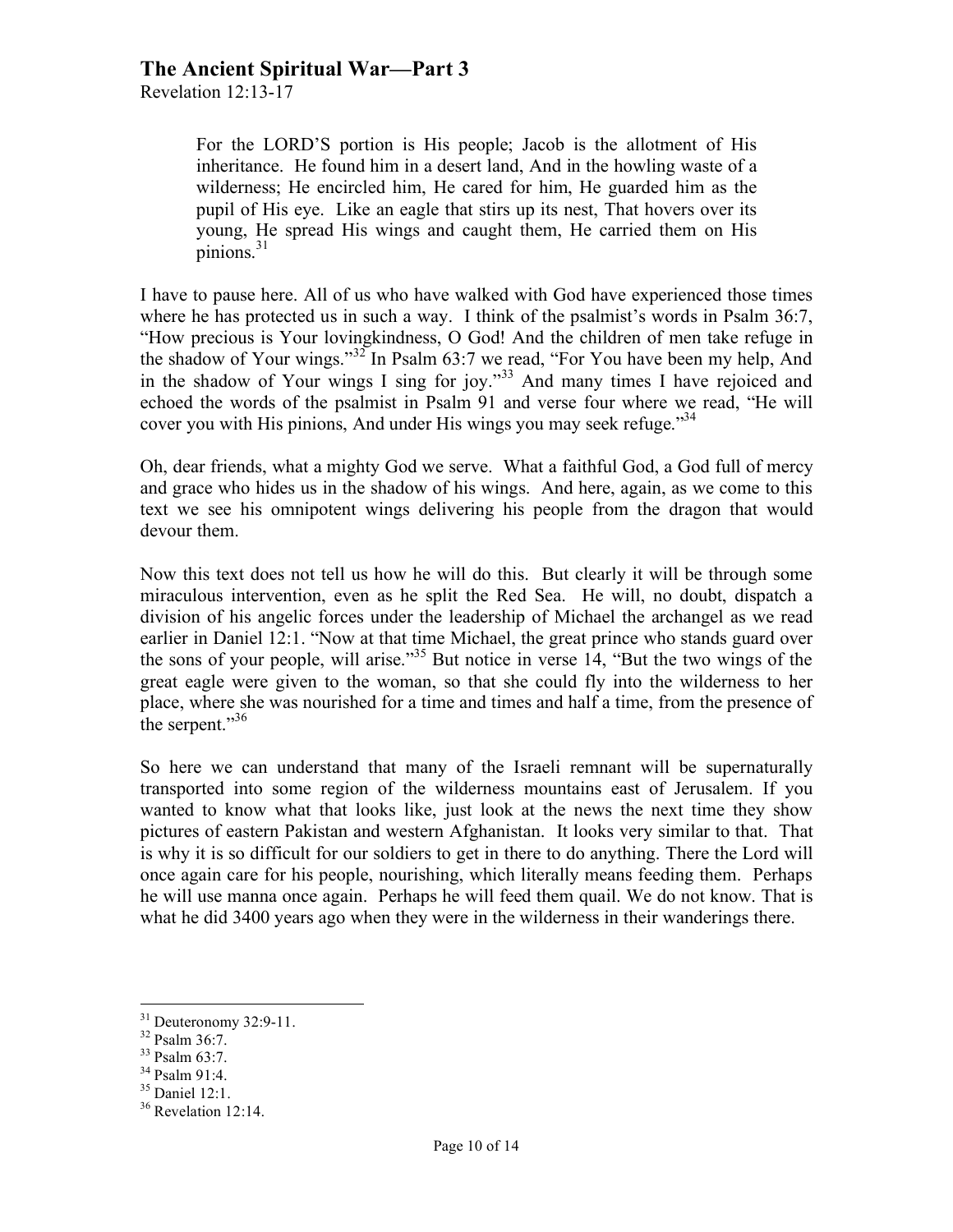Revelation 12:13-17

Some suggest that maybe they will hide in the fortress city of Petra, the city of ancient Edom, a city that is protected by massive mountains and cliffs and a very narrow entry way, but we don't know that for sure. In fact, if you consider the cataclysmic judgments including the asteroids and the earthquakes that will have already taken place by this time, that city may not even exist. Moreover, enemy aircraft today and missiles could easily penetrate that fortress, so we don't know. The shield will ultimately be the Lord himself.

On that note I recall the pillar of cloud which was the shekinah glory of God that led the children of Israel. And remember when the Egyptians were chasing them, right when they came up to the Red Sea we read how that that pillar of cloud went from the forward part of the company to the back and separated the Egyptians from the Israelites and protected them. It was light to one and darkness to the other. We can only imagine what kind of miraculous force field the Lord will use to protect his people. But he will energize something to protect what he calls "the apple of his eye." Do you know what it feels like to just barely poke yourself in the eye? That is how precious his covenant people are to him. And, likewise, to all of us who have already been snatched away into his presence. But whatever he uses, it will thwart every attempt of the enemy to reach them.

Notice in verse 14 he will hid them from the serpent, it says, "For a time and times and a a half a time."<sup>37</sup> Again, the final three and a half years of the tribulation. And of that day the Lord spoke through Jeremiah 30 the portion of Scripture that I read to you earlier this morning. In verse seven he says, "Alas! for that day is great, so that none is like it."<sup>38</sup> Not like Auschwitz, not like anything of the holocaust, none like it. "And it is the time of Jacob's distress, but he will be saved from it."<sup>39</sup> Verse eight.

"It shall come about on that day," declares the LORD of hosts, "that I will break his yoke from off their neck and will tear off their bonds; and strangers will no longer make them their slaves. But they shall serve the LORD their God and David their king, whom I will raise up for them.<sup>" $40$ </sup>

That is referring to the greater David in David's dynasty, the Messiah King, the Lord Jesus Christ, the fulfillment of the covenant promises in 2 Samuel seven that God gave to David.

Dear friends, there was another period of three and a half years in which God presented to Israel their Messiah. It was the three and a half years of Jesus' public ministry, the time when he offered them forgiveness from their sin and they rejected it; He offered them a kingdom; and they delayed it. But, beloved, when the Lord returns he will accomplish all of this. He will bring salvation to his apostate people.

 <sup>37</sup> Ibid.

 $38$  Jeremiah 30:7.

 $39$  Ibid.

<sup>40</sup> Jeremiah 30:8-9.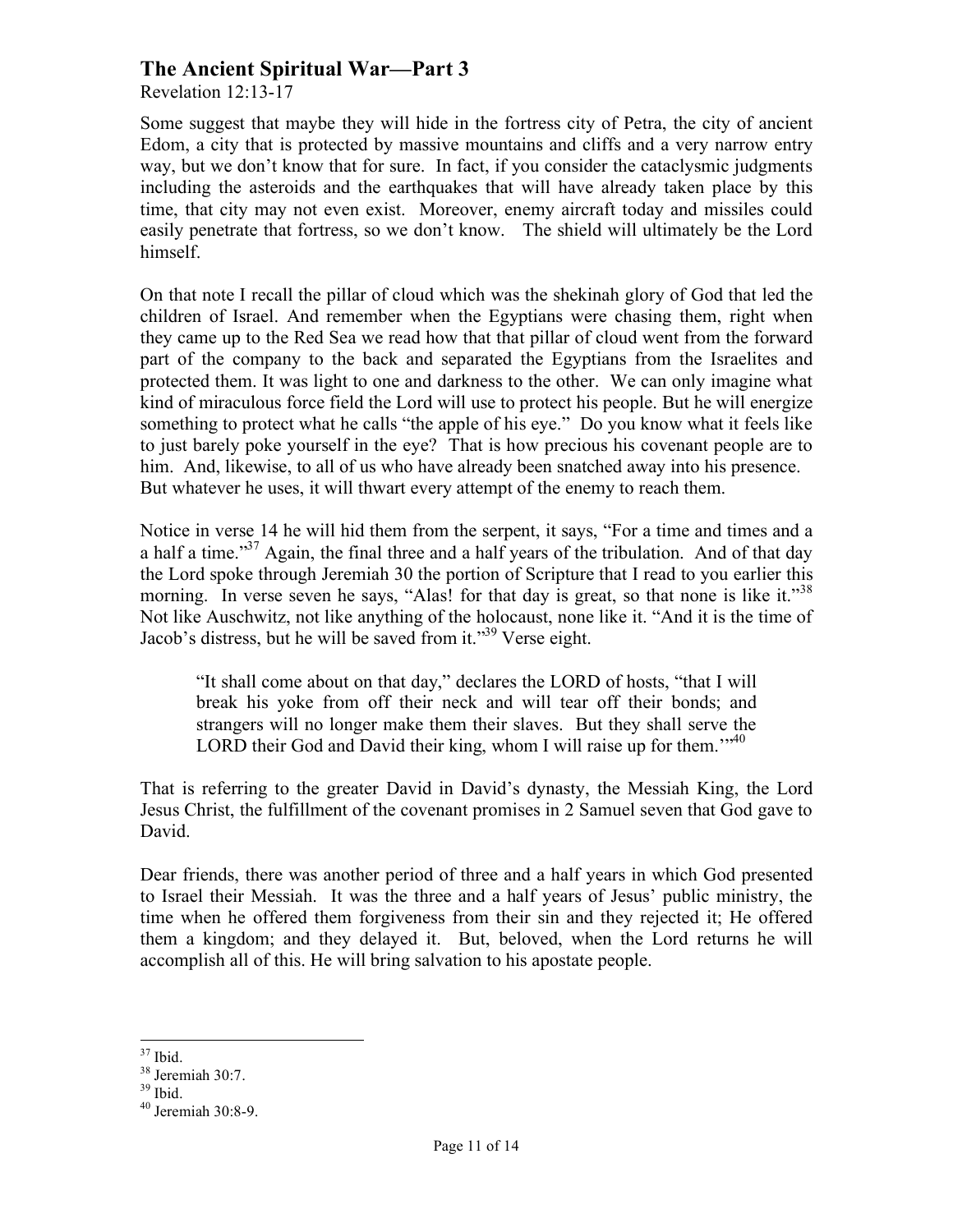Revelation 12:13-17

Oh, dear friend, what a magnificent picture of sovereign grace, isn't it? What an incredible picture. Grace that is bestowed upon those who refuse to believe it, what a picture of my life and your life, a picture of every man who is born again.

I think of the psalmist's words of Psalm 130 and verse seven. There he said:

O Israel, hope in the LORD; For with the LORD there is lovingkindness, And with Him is abundant redemption. And He will redeem Israel From all his iniquities. $41$ 

It is so important there. "Hope in the Lord."<sup>42</sup> You must look to the Savior first and redemption second. For only in the former will you ever be able to find the latter. For centuries the Jews and countless others have looked to find salvation with no regard for Christ. They looked unto the keeping of the law rather than looking, first, to the one who fulfilled it. We must look, first, unto Christ our Redeemer.

What did he say? He said, "Come to *Me*, all who are weary and heavy-laden, and I will give you rest."<sup>43</sup> He did not begin by saying, "Take my yoke upon you."<sup>44</sup> No, we must look to Christ first.

My dear Jewish friends that may be listening to me, this is the plea that I would give to you because many have looked to everything *but* the one who alone can save. And, once again, during this "time of Jacob's trouble," grace will condescend to sinners and the Jewish people will finally see the Messiah for who he is. And according to Zechariah's prophecy in chapter 12 verse 10 God says this, "I will pour out on the house of David and on the inhabitants of Jerusalem, the Spirit of grace and of supplication, so that they will look on Me whom they have pierced; and they will mourn for Him, as one mourns for an only son, and they will weep bitterly over Him like the bitter weeping over a firstborn."<sup>45</sup> Oh, the bitter tears of genuine repentance, how precious they are.

Well, we have seen *the dragon's pursuit* and *the woman's flight* where God protects his own from the servant. Finally, *the dragon's redirected animosity* in verse 15. "And the serpent poured water like a river out of his mouth after the woman, so that he might cause her to be swept away with the flood." 46

In general, the imagery of a flood is found in Scripture to be emblematic of impending catastrophe. It speaks of some kind of terrible trouble that is approaching. But, more specifically, in various passages we read how that it symbolizes an invading force that is sweeping towards a vulnerable foe.

 <sup>41</sup> Psalm 130:7-8. 42 Psalm 130:7.

<sup>43</sup> Matthew 11:28.

<sup>44</sup> Matthew 11:29.

 $45$  Zechariah 12:10.

<sup>46</sup> Revelation 12:15.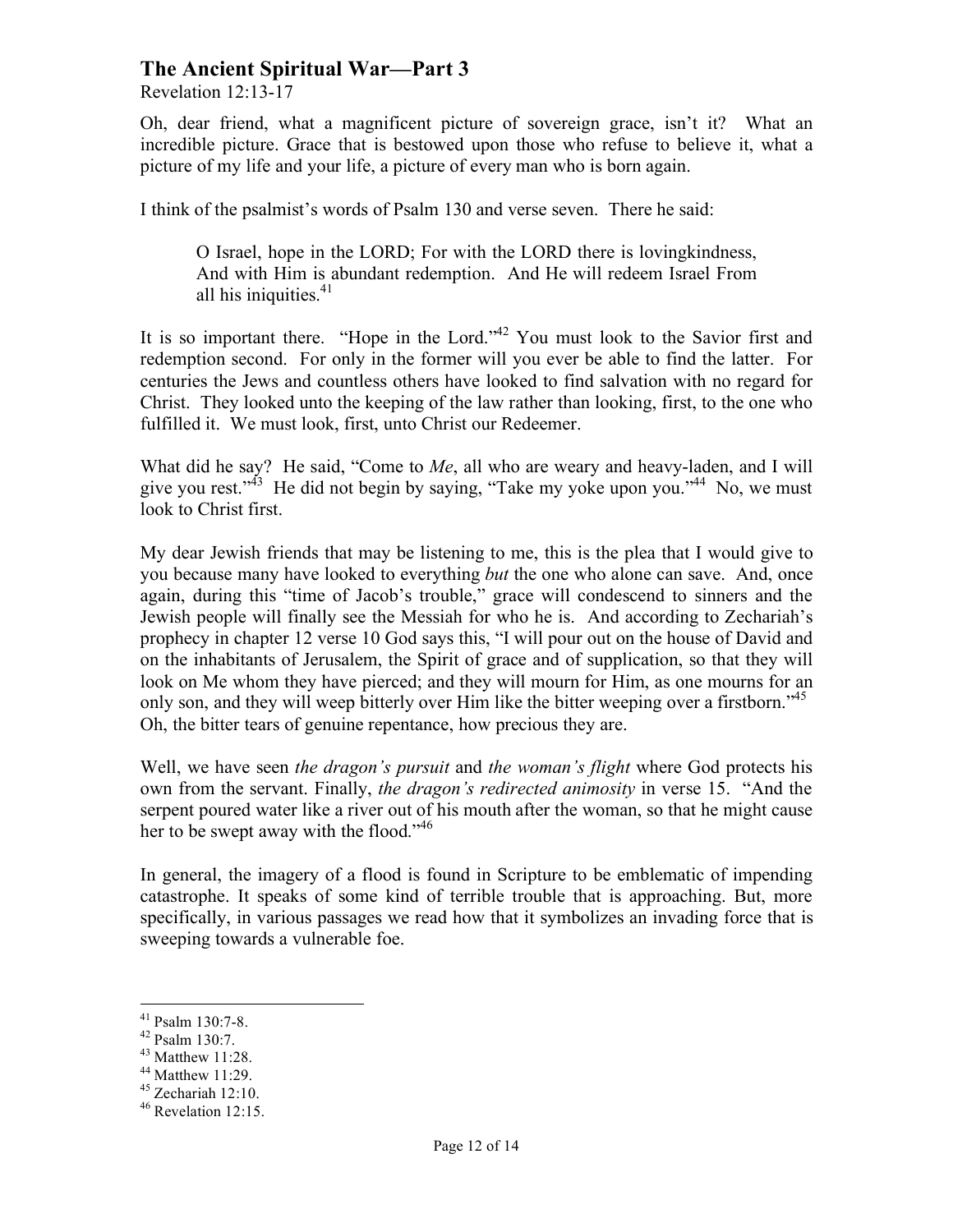Revelation 12:13-17

For example, Jeremiah speaks of this in chapter 46 verse eight. He said, "Egypt rises like the Nile, Even like the rivers whose waters surge about; And He has said, "I will rise and cover that land; I will surely destroy the city and its inhabitants."<sup>47</sup>

So, beloved, here in verse 15 we see the serpent, through the agency of the antichrist and his forces, sweeping like a mighty flood toward the Jews that have been delivered now miraculously into the wilderness. But notice the Lord's glorious protection in verse 16. "But the earth helped the woman, and the earth opened its mouth and drank up the river which the dragon poured out of his mouth."<sup>48</sup>

Now we can't be sure, but as we look at the context and the symbolism of the earth swallowing up this approaching horde, we can believe that perhaps the Lord will use some kind of a massive earthquake to eradicate them. He did that before only with the water, remember, as the waters came and literally swallowed up the Egyptians. In fact, Moses said in Exodus 15:12, "You stretched out Your right hand, The earth swallowed them."<sup>49</sup>

God has opened up the earth to swallow his enemies before as you will recall. Remember the story of Korah, Dathan and Abiram? Remember when they challenged Moses' leadership in Numbers 16 and God became furious? And he told Moses to tell the people of Israel, the congregation, to get back away from where these people dwell. And in verse 31 we read:

As he finished speaking all these words, the ground that was under them split open; and the earth opened its mouth and swallowed them up, and their households, and all the men who belonged to Korah with their possessions. So they and all that belonged to them went down alive to Sheol; and the earth closed over them, and they perished from the midst of the assembly. $50<sup>50</sup>$ 

So here we learn that Satan's forces under the rule of the antichrist will meet a similar fate. And because he is, once again, prevented from carrying out his nefarious scheme to destroy the Jews in the wilderness, he redirects his animosity towards this other group, verse 17. "So the dragon was enraged with the woman, and went off to make war with the rest of her children, who keep the commandments of God and hold to the testimony of Jesus."<sup>51</sup>

The rest of her children, or it could be translated "seed," will certainly include the Jews that will remain under siege in Jerusalem, but I think even more specifically the 144,000 Jewish evangelists that continue to fearlessly preach the gospel as well as all believers who keep the commandments of God and hold to the testimony of Jesus.

 <sup>47</sup> Jeremiah 46:8.

<sup>48</sup> Revelation 12:16.

<sup>49</sup> Exodus 15:12.

 $^{50}$  Numbers 16:31-33.<br><sup>51</sup> Revelation 12:17.